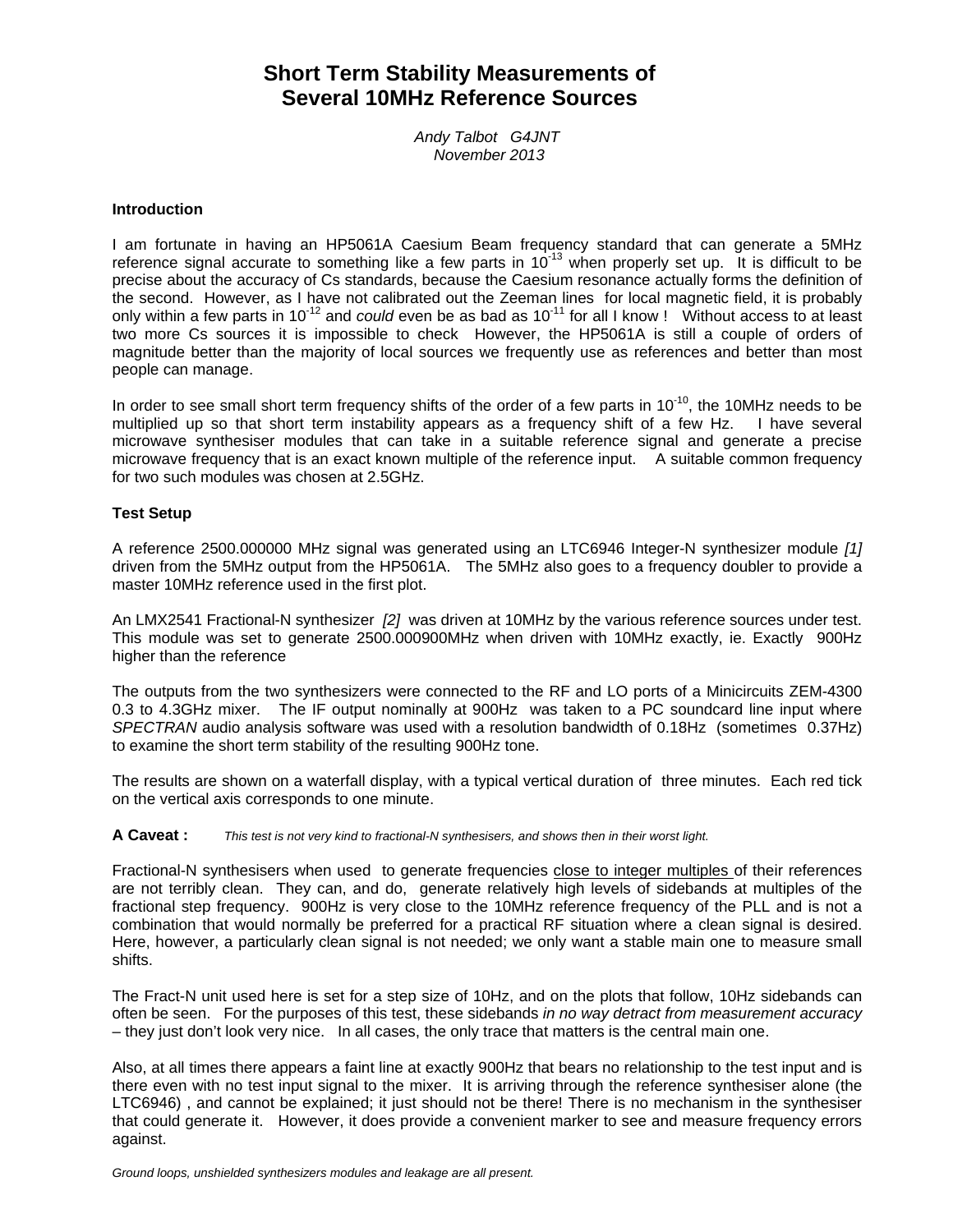# **First Test, Audio Calibration**

The soundcard clock itself is a source of error in the measurement of the audio frequency. A sampling rate of 48kHz was used, and it was already known there is no inherent error in the soundcard when this sampling rate is selected, other than that of the crystal oscillator itself which it probably out by several parts, or tens of parts, per million.

The LMX2541 was driven from the doubled 5MHz signal that supplied the reference synthesiser, so both RF signals 900Hz apart are now coherent and the generated audio should be exactly 900Hz. Figure 1 shows the resulting tone. The 10Hz sidebands are very evident, as are other spurious artefacts due to unshielded RF modules and interference and the use of a coherent reference, but the main carrier is clearly where it should be at 900Hz. Note that the indicated frequency is shown as exactly 900.00Hz. Since the resolution of the FFT is 0.18Hz it is perhaps somewhat fortuitous the indicated value is precisely this - but such things do happen, Murphy's Law does fail occasionally.

The sidebands at plus/minus 4.5Hz I can't account for – but with a completely unshielded test setup are probably some locally generated artefact, or are in the LMX2541 somewhere, or interference leakage, or a ground loop, or… or… or…



Figure 1 *Coherent Reference Calibration (a high level of 10Hz sidebands due to the Fractional-N Syhthsizer are clearly visible, as well as the 4.5Hz ones unaccounted for)*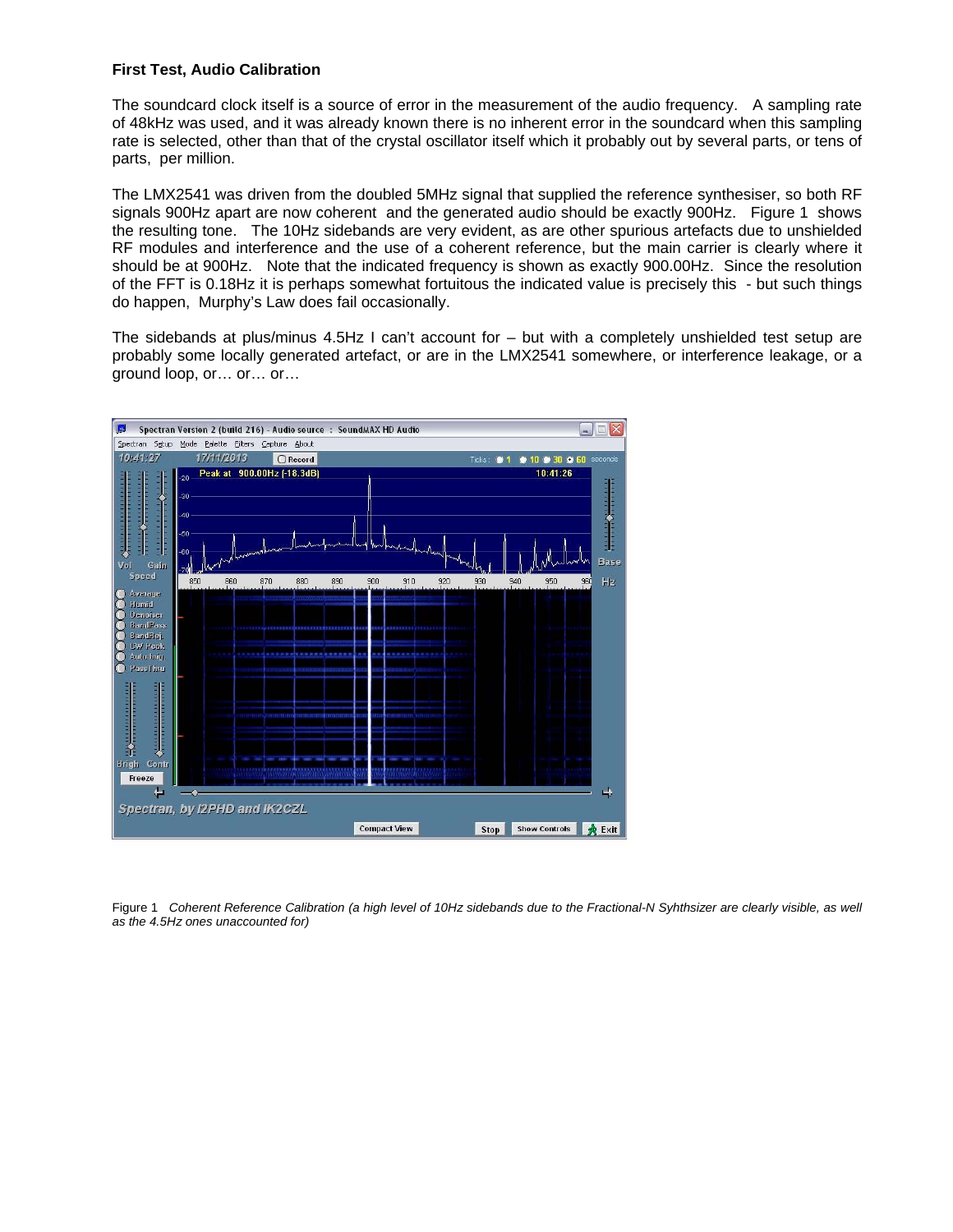# **Fast Warm up Oven Controlled Oscillator**

This OCXO was taken from a defunct Rhode and Schwarz Synthesizer of mid 1980's vintage. It has an oven status output that shows lockup is typically achieved after about 5 minutes, and it then needs another 15 minutes to stabilise properly. This plot was generated after it had been on for 30 minutes.

The OCXO is running 31Hz low corresponding to  $12.4*10<sup>-9</sup>$ . While this can be tweaked out with care, it is typical of the setting and retrace capability of such a single ovenned oscillator. More importantly, note how after just 30 minutes of warm up, the frequency is staying stable to within a Hz or two over several minutes. An OCXO of similar capability is used as the reference for the GB3SCK 24GHz beacon where short term frequency shifts of only a few Hz are seen over several minutes, but whose absolute frequency is only accurate to a few hundred hertz (at 24GHz)

| <b>I</b><br>Spectran Version 2 (build 216) - Audio source : SoundMAX HD Audio<br>$\Box$<br>$-$                                                                                                                                                                                                                                                                                                                                                          |                                    |                         |                            |            |                                                                                   |                     |                                                            | $ \overline{\mathsf{x}} $ |        |                 |                      |                        |  |
|---------------------------------------------------------------------------------------------------------------------------------------------------------------------------------------------------------------------------------------------------------------------------------------------------------------------------------------------------------------------------------------------------------------------------------------------------------|------------------------------------|-------------------------|----------------------------|------------|-----------------------------------------------------------------------------------|---------------------|------------------------------------------------------------|---------------------------|--------|-----------------|----------------------|------------------------|--|
| Spectran Setup                                                                                                                                                                                                                                                                                                                                                                                                                                          | Mode Palette Filters Capture About |                         |                            |            |                                                                                   |                     |                                                            |                           |        |                 |                      |                        |  |
| 10:45:47                                                                                                                                                                                                                                                                                                                                                                                                                                                |                                    | 17/11/2013              |                            | $O$ Record |                                                                                   |                     |                                                            |                           | Ticks: | $\bullet$ 1     |                      | • 10 • 30 • 60 seconds |  |
| $\sqrt{\frac{1}{1+\frac{1}{1+\frac{1}{1+\frac{1}{1+\frac{1}{1+\frac{1}{1+\frac{1}{1+\frac{1}{1+\frac{1}{1+\frac{1}{1+\frac{1}{1+\frac{1}{1+\frac{1}{1+\frac{1}{1+\frac{1}{1+\frac{1}{1+\frac{1}{1+\frac{1}{1+\frac{1}{1+\frac{1}{1+\frac{1}{1+\frac{1}{1+\frac{1}{1+\frac{1}{1+\frac{1}{1+\frac{1}{1+\frac{1}{1+\frac{1}{1+\frac{1}{1+\frac{1}{1+\frac{1}{1+\frac{1}{1+\frac{1}{1+\frac{1}{1+\frac{1}{1+\frac{1}{1+\frac$<br><b>THE REPORT PRO</b><br>İ | $-20 -$<br>$-30$<br>$-40$<br>$-50$ |                         | Peak at 868.69Hz [-17.8dB] |            |                                                                                   |                     |                                                            |                           |        |                 | 10:45:47             | <b>TELEVISION</b>      |  |
| <b>THEFT</b>                                                                                                                                                                                                                                                                                                                                                                                                                                            | $-60$                              |                         |                            |            |                                                                                   |                     |                                                            |                           |        |                 |                      |                        |  |
| Gain<br>Vol                                                                                                                                                                                                                                                                                                                                                                                                                                             | -l70.                              |                         |                            |            |                                                                                   |                     |                                                            |                           |        |                 |                      | Base                   |  |
| Speed                                                                                                                                                                                                                                                                                                                                                                                                                                                   | 850                                | 860                     | 870                        | 880        | 890                                                                               | 900                 | 910                                                        | 920                       | 930    | $\frac{940}{1}$ | 950                  | <b>Hz</b><br>960       |  |
| Average<br>Humid<br><b>Denoiser</b><br><b>BandPass</b><br><b>BandRej</b><br>CW Peak<br>Auto brin.<br>PassThru<br>д натигатата в гад<br>11111111111111<br>ЭF<br>Brigh<br>Contr<br>Freeze                                                                                                                                                                                                                                                                 |                                    | WORK MAIL<br><b>UMM</b> |                            |            | OWNER WHO WEIGHT OUR MODERNESS (#50<br><b><i><u>INTERNATIONAL ARABIAN</u></i></b> |                     | WOODE DEMONSTRATION COMPANY<br><b>RUN PUR PLASM PLASMA</b> |                           |        |                 |                      |                        |  |
|                                                                                                                                                                                                                                                                                                                                                                                                                                                         |                                    |                         |                            |            |                                                                                   |                     |                                                            |                           |        |                 |                      |                        |  |
| Spectran, by I2PHD and IK2CZL                                                                                                                                                                                                                                                                                                                                                                                                                           |                                    |                         |                            |            |                                                                                   |                     |                                                            |                           |        |                 |                      |                        |  |
|                                                                                                                                                                                                                                                                                                                                                                                                                                                         |                                    |                         |                            |            |                                                                                   | <b>Compact View</b> |                                                            |                           | Stop   |                 | <b>Show Controls</b> | <b>A</b> Exit          |  |

Figure 2 *Fast Warm-up OCXO*

## **Temex / SpectraTime LPFRS01 Rubidium Source**

This unit is advertised as having fast warm up, and is quoted as being within specification of a few parts in 10<sup>-10</sup> eight minutes after switch on. The first plot in Figure 3 is after 9 minutes: Figure 4 shows the plot after it has been running for 20 minutes.

Absolute frequency is in the region of 0.25Hz high, but with a frequency measurement resolution of 0.18Hz (FFT bin size) the exact value of the error could easily be 50% either side of this. At 2.5GHz this corresponds to one (or perhaps two) parts in 10-10 Typical of a roughly calibrated Rubidium source. On the first plot, started only one minute after the specified warm up time, a slight shift of perhaps 0.5Hz at the beginning (bottom of the screen) is visible, as well as a bit of instability a minute or two later. The second plot after 20 minutes shows the typical result, with no short term wobble visible at all.

The same 4.5Hz sidebands seen in the reference plot also appear to be present here.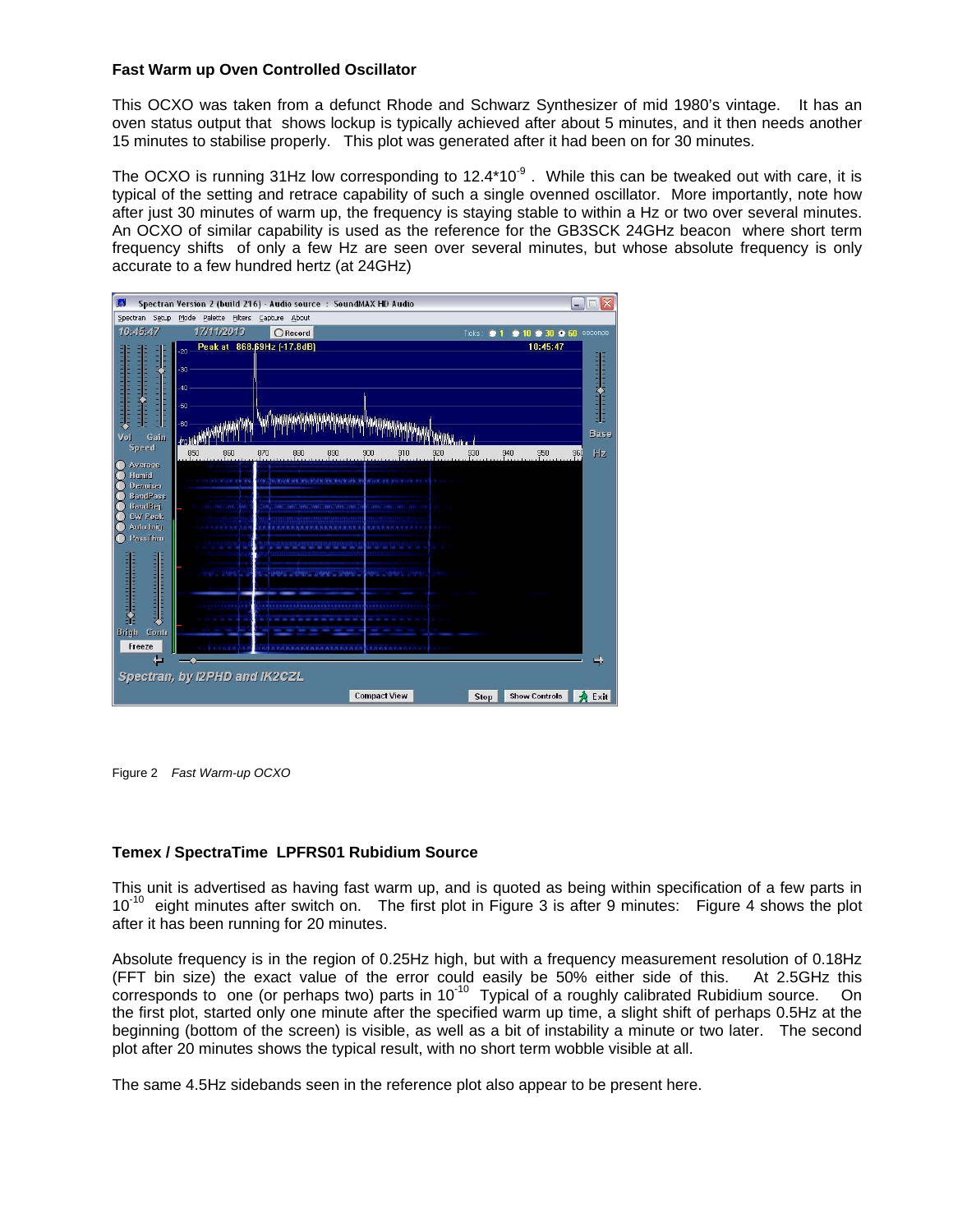

Figure 3 *LPFRS01 Rb Source, 9 minutes after Turn On*



Figure 4 *LPFRS01 Rb Source after 20 minutes*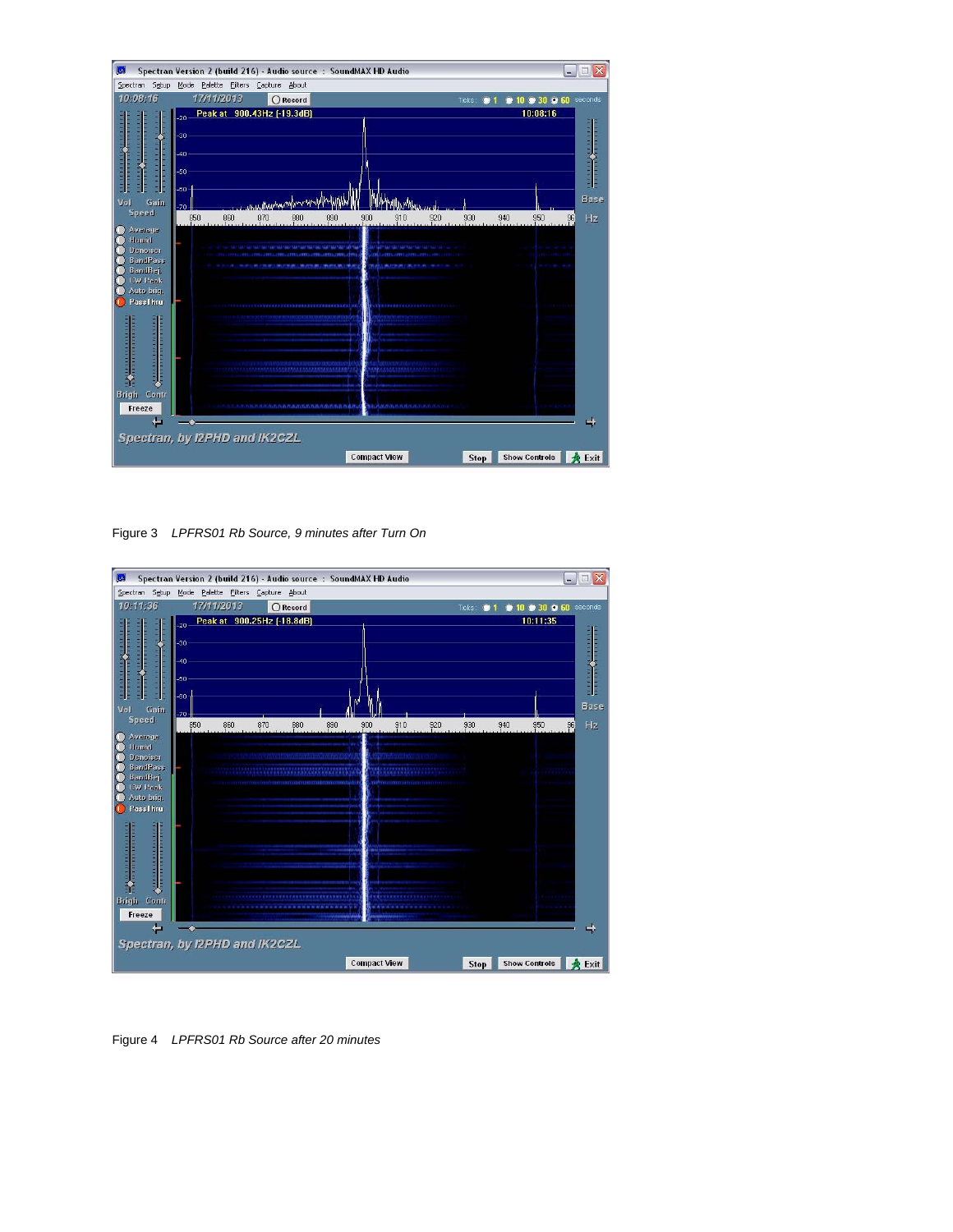## **GPS Disciplined Oscillators**

Three GPSDOs were tested:

- 1) A commercially produced unit made by Connor Winfield and aimed at the telecomms market where the primary requirement is timing and long term accuracy.
- 2) A "Cheap and Simple" GPSDO based around a Jupiter-T GPS receiver with 10kHz output which locks a small TCXO module used as the master oscillator. This is nearly identical to that shown in *[3]* The loop time constant is short – only tens of seconds - so it faithfully tracks the output of the GPS receiver itself, providing virtually no smoothing. All artefacts due to GPS receiver tracking and constellation changes will be visible
- 3) A VE2ZAZ GPSDO. This is a frequency locked loop, unlike the other two which are phase locked. The 'ZAZ unit counts frequency using a conventional 16second gating period, then averages / sums N successive values, sending periodic corrections to the OCXO used as the reference oscillator. The integration time in use here is of the order of 6 minutes, Electrical design of the ZAZ GPSDO is not ideal, the 10MHz signal distribution is integrated onto the same PCB as the processor, making it prone to spurious pickup. When multiplied to 2.5GHz these spurii frequently appear in the output spectra

Figure 5 shows the **Connor Winfield unit**. Although the mean frequency is spot on – centred on 900Hz fast variations of up to +/- 5Hz are common, peaking nearly 10hz at times. A mean value looks to be around 2 to 3Hz RMS. Figure 6 shows the same unit with the trace expanded (0.37Hz resolution, 1 minute top to bottom) and shows a particularly bad glitch of around 15Hz. The rate of change of frequency after any glitches, which is mostly set by the internal loop constants, seems to be in the order of 3Hz / second



Figure 5 *Connor Winfield GPSDO*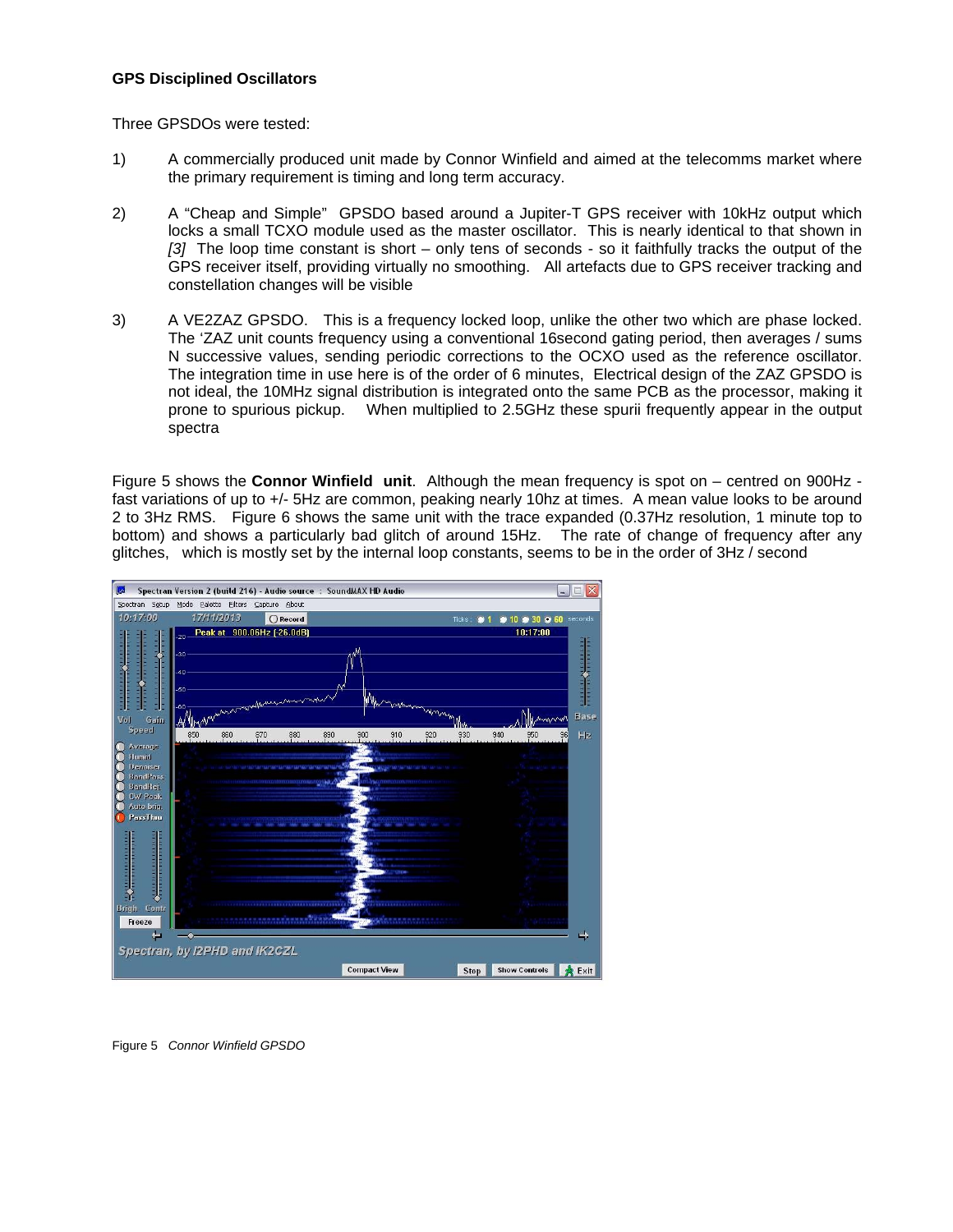

Figure 6 *Connor Winfield GPSDO, expanded trace showing a particulalrly bad GPS induced glitch*

Figure 7 shows the Cheap and Simple GPSDO based around a Jupiter-T GPS receiver, locked at 10kHz with a fast loop time constant and some noticeable glitches Figure 8 shows this on an expanded scale; slightly lower levels of glitches appear to be present.

The loop time constant is faster than that on the Connor Winfield unit, so rate of change of frequency is faster.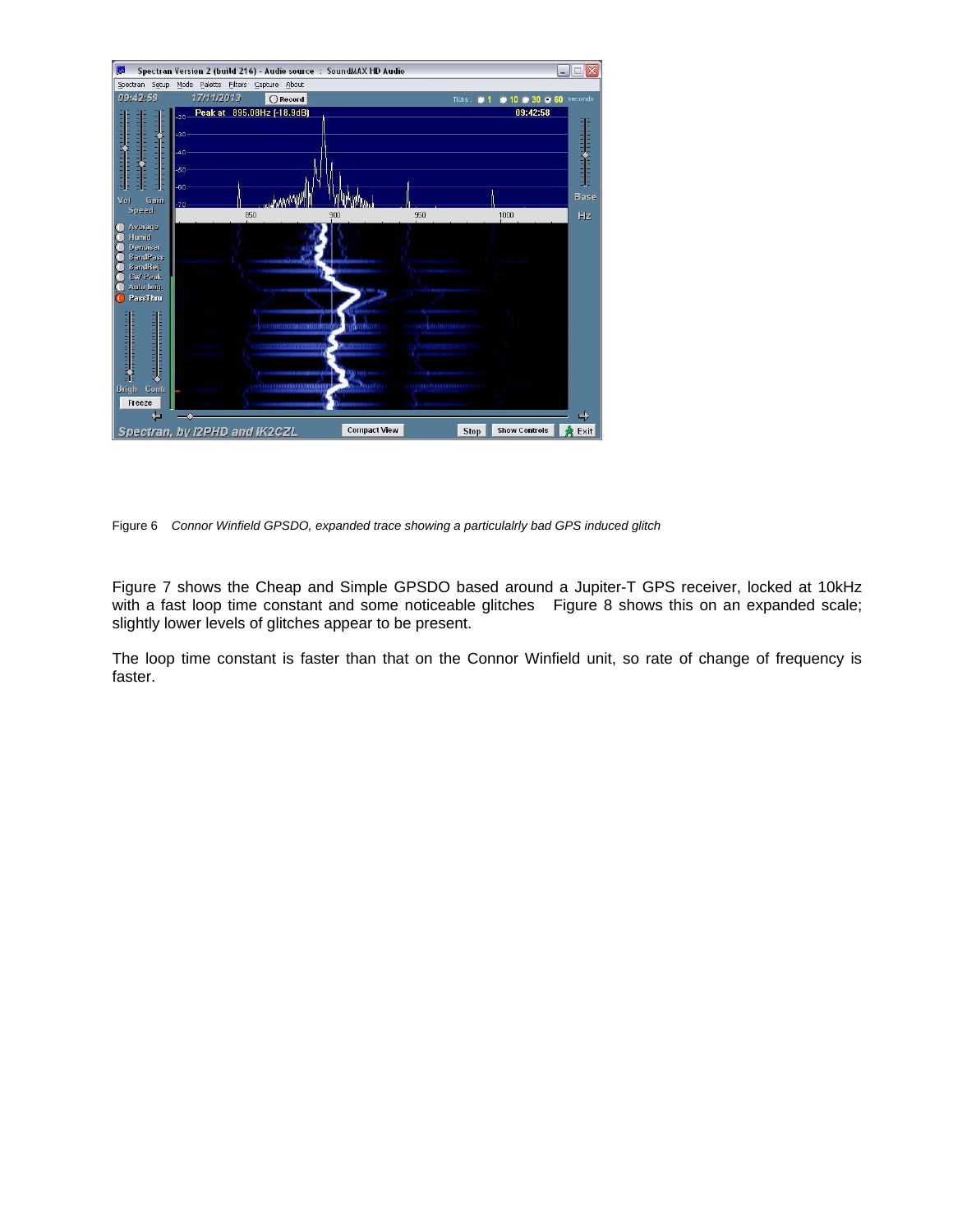

Figure 7 *Cheap and Simple GPSDO*



Figure 8 *Cheap and Simple GPSDO, expanded scale*

Figure 9 shows the VE2ZAZ unit. Unlike the previous two GPSDOs this is a frequency locked loop and can be expected to have a continuous; albeit slowly corrected, frequency error. A constant offset of -2.7Hz can be seen, corresponding to around  $10<sup>-9</sup>$  With an averaging period of 6 minutes, and considering the way the